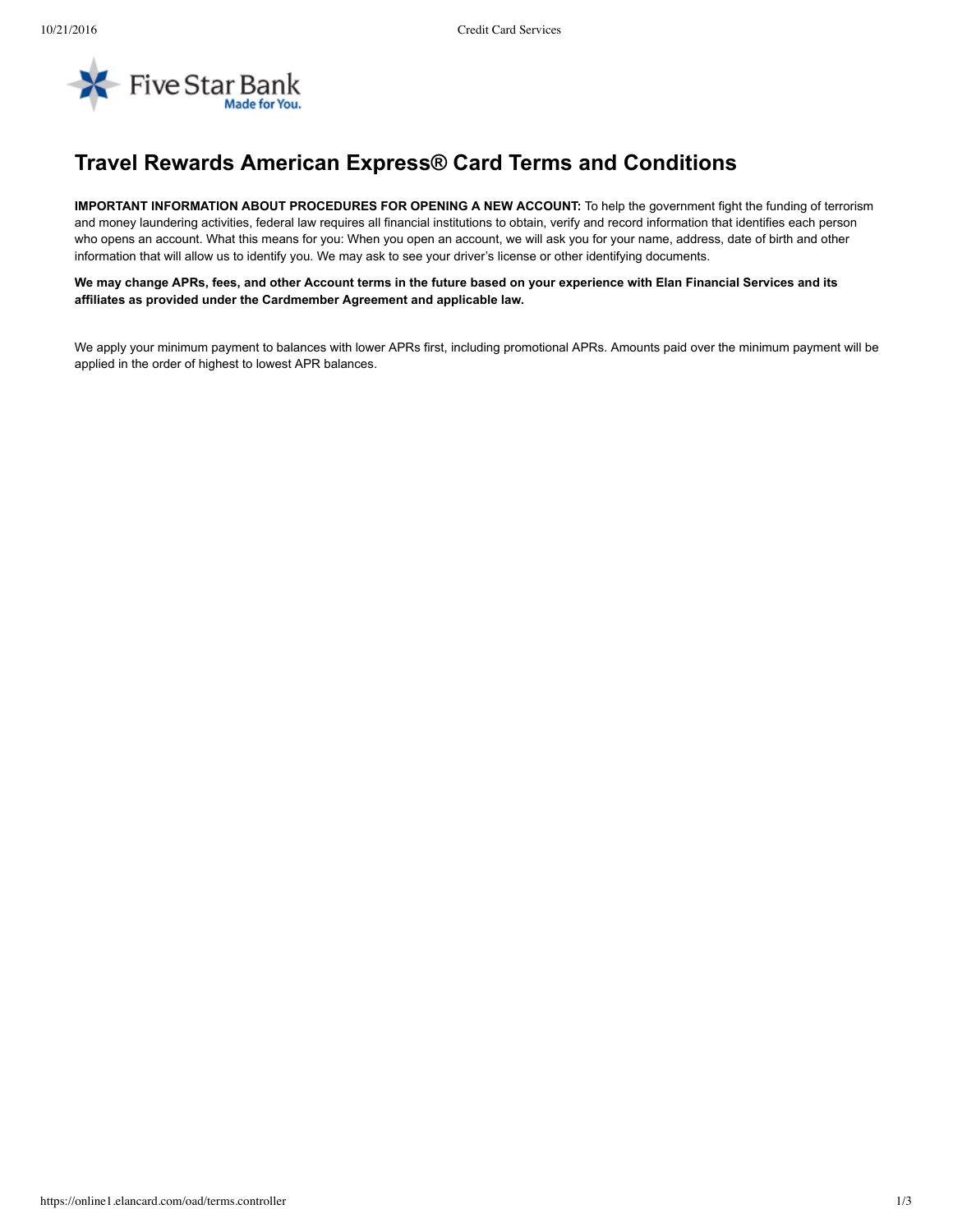**Disclosure of Credit Card Terms Interest Rates and Interest Charges Travel Rewards American Express® Card**

| <b>Interest Rates and Interest Charges</b>        | Travel Rewards American Express® Card                                                                                     |
|---------------------------------------------------|---------------------------------------------------------------------------------------------------------------------------|
| Annual Percentage Rate (APR) for                  | Travel Rewards: $0\%$ introductory APR for the first 6 billing cycles. After that,                                        |
| <b>Purchases</b>                                  | $12.24\%$ to $23.24\%$ based on your creditworthiness when you open your account.                                         |
|                                                   |                                                                                                                           |
|                                                   | This APR will vary with the market based on the Prime Rate.                                                               |
| <b>APR for Balance Transfers</b>                  | Travel Rewards: 0% introductory APR for the first 6 billing cycles for balances transferred within                        |
|                                                   | 186 days from account opening. After that,<br>12.24% to 23.24% based on your creditworthiness when you open your account. |
|                                                   |                                                                                                                           |
|                                                   | This APR will vary with the market based on the Prime Rate.                                                               |
| <b>APR for Cash Advances</b>                      | Travel Rewards: 24.24%                                                                                                    |
|                                                   |                                                                                                                           |
|                                                   | This APR will vary with the market based on the Prime Rate.                                                               |
| Penalty APR and When it Applies                   | Not applicable                                                                                                            |
| How to Avoid Paying Interest on                   | Your due date is 24 - 30 days after the close of each billing cycle. We will not charge you interest                      |
| <b>Purchases</b>                                  | on purchases if you pay your entire balance by the due date each month.                                                   |
| Minimum Interest Charge                           | If you are charged interest, the charge will be no less than \$2.                                                         |
| For Credit Card Tips from the                     | To learn more about factors to consider when applying for or using a credit card, visit the website                       |
| <b>Consumer Financial Protection Bureau</b>       | of the Consumer Financial Protection Bureau at http://www.consumerfinance.gov/learnmore                                   |
| <b>Fees</b>                                       | Travel Rewards American Express® Card                                                                                     |
| <b>Annual Fee</b>                                 |                                                                                                                           |
| Annual Membership Fee                             | \$95                                                                                                                      |
| <b>Transaction Fees</b>                           |                                                                                                                           |
| <b>Balance Transfer</b>                           | Either $3\%$ of the amount of each transfer or \$5 minimum, whichever is greater.                                         |
| Convenience Check Cash Advance <sup>1</sup><br>۱. | Either 3% of the amount of each advance or \$5 minimum, whichever is greater.                                             |
| Cash Advance ATM                                  | Either 4% of the amount of each advance or \$10 minimum, whichever is greater.                                            |
| Cash Advance<br>le                                | Either 4% of the amount of each advance or \$10 minimum, whichever is greater.                                            |
| Cash Equivalent Advance                           | Either 4% of the amount of each advance or \$20 minimum, whichever is greater.                                            |
| Overdraft Protection <sup>2</sup>                 | \$10                                                                                                                      |
| Foreign Transaction<br>۱                          | None                                                                                                                      |
| <b>Penalty Fees</b>                               |                                                                                                                           |
| Late Payment                                      | Up to $$37$                                                                                                               |
| <b>Returned Payment</b>                           | Up to \$35                                                                                                                |
| Overlimit                                         | <b>None</b>                                                                                                               |

**How We Will Calculate Your Balance:** We use a method called 'average daily balance (including new purchases)'. See this account agreement for more details.

**Billing Rights:** Information on your rights to dispute transactions and how to exercise those rights is provided in your Cardmember Agreement.

The information about the costs of the card described in this application is accurate as of 10/2016. This information may have changed after this date. To find out what may have changed, call us at 1-866-323-3587 (we accept relay calls) or write to us at P.O. Box 6354, Fargo, ND 58125-6354.

<sup>1</sup>Not all products receive Convenience Checks.

<sup>2</sup>Not all products offer Overdraft Protection. \$10 per occurrence.

**How Variable Interest Rates Are Determined**: After the introductory period, your interest rate is a variable rate and is determined by a combination of the Prime Rate (which may vary) added to a margin (which does not change). Because the Prime Rate may vary, your variable interest rate will go up or down if the Prime Rate changes. If you are granted an Account, the following rates on the Account are variable: Non-Introductory Purchase Rate; Non-Introductory Balance Transfer Rate; Cash Advance Rate. More information is available in the Cardmember Agreement.

**Notice to New York Residents:** You may contact the New York State Department of Financial Services by telephone at (800)3423736 or visit its website at [www.dfs.ny.gov](http://www.dfs.ny.gov/) for free information on comparative credit card rates, fees and interest-free periods.